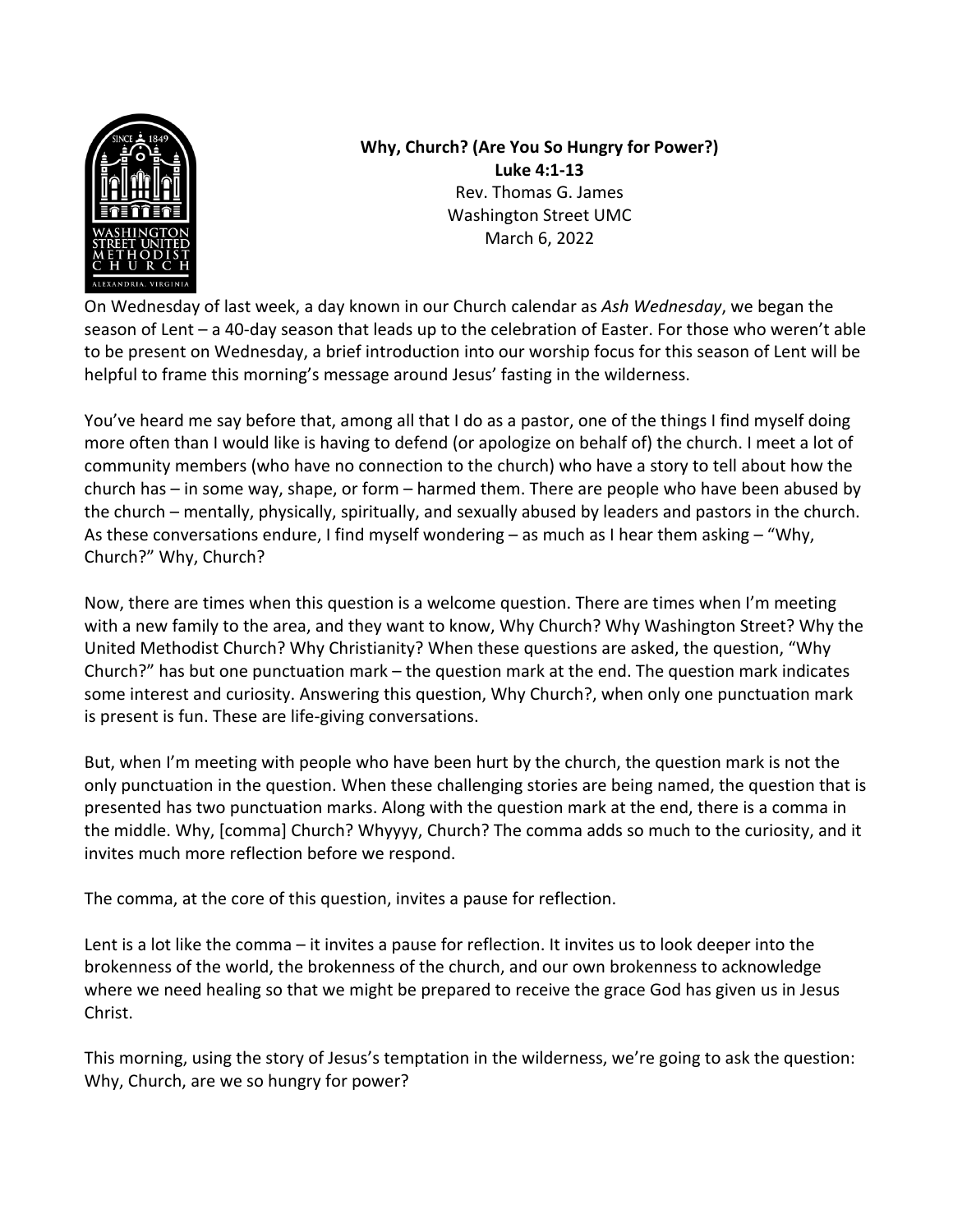In the days following Jesus' resurrection, the early church was given its formation through the gifting of the Holy Spirit. The Church grew rapidly, welcoming new members from a growing and expansive base around the Mediterranean Sea. At first, the church grew by welcoming Jewish Converts – and then it expanded to the Gentiles (non-Jews beyond the region of Judea).

As the Church expanded and proclaimed a power that came from *the* God of heaven and earth, and as the disciples of Christ performed miracles that displayed such a divine power, Christians were seen as a threat to the power of Rome. Christianity was decreed by the Emperor to be a crime worthy of capital punishment. Jesus was just the first of many who had their life ended by the Roman Empire for their profession of faith and their witness to God's glory.

After almost 300 years of persecution, the Roman Emperor Constantine converted to the Christian Faith, and through the Edict of Milan, he lifted the ban on Christianity. Following this legal allowance for people to practice Christianity, Constantine noticed that there were many different beliefs among Christians. Unsurprisingly, over the past 300 years, in the secret of house churches and persecuted spaces, the Christian faith had been co-mingled with the polytheistic pagan religions that were rampant across the Roman Empire. Constantine saw a need to unify the Christian experience across the Roman Empire, and so he – the Roman Emperor – the most powerful man in the world – called for the Council at Nicaea to codify the tenants of the Christian faith.<sup>*i*</sup> Coming out of the Council of Nicaea, we have the Nicene Creed – an affirmation of faith that is still used in the church today.

About 50 years later, under Emperor Theodosius, Christianity became the state religion of the Roman Empire.<sup>ii</sup> Now an official religion of the state, the Roman Empire used its state-sanctioned capital punishment to kill someone whose crime was being a Christian "heretic." In a just a 100-year period, the Roman Empire went from persecuting all Christians, to claiming Christianity as the religion of the state, to killing those whose understanding of Christianity varied from the state's.

While the Catholic Church offers a history of the Papacy – the office of the Pope – dating back to Peter, who received his title having been called by Jesus "the rock of the Church," the power of the Pope really comes into being in the years following Constantine. As the Catholic Church became the state religion of Rome, the Roman Emperor wanted to centralize the power of the church in Rome. So, while there were bishops spread throughout the Roman Empire to offer governance over the church, it was the Emperor's authority that helped give the bishop of Rome the power of the Pope we know today. For the first 1000 years of the Catholic Church's existence, the Pope was selected – at least in part – by Imperial leadership. It wasn't until 1059 – over 1000 years after the birth of the church – that the Pope began to be elected only by a vote of the Catholic Church's highest leaders – the Cardinals.

As the Church spread outside of Rome, we continue to see imperial leadership offering oversight to the church. In the 16<sup>th</sup> Century, the Parliament of England passed the "Acts of Supremacy," which made the English Monarch the head of the Church of England. This was an attempt by King Henry VIII to become the "Supreme Head of the Church," seeking to usurp the power of the Pope.

I know you didn't expect to get a history lesson this morning … so I'll pause there. But assuredly, I could go on – there are many more examples in the history of the church where the empire and the Church's leadership are grossly intertwined.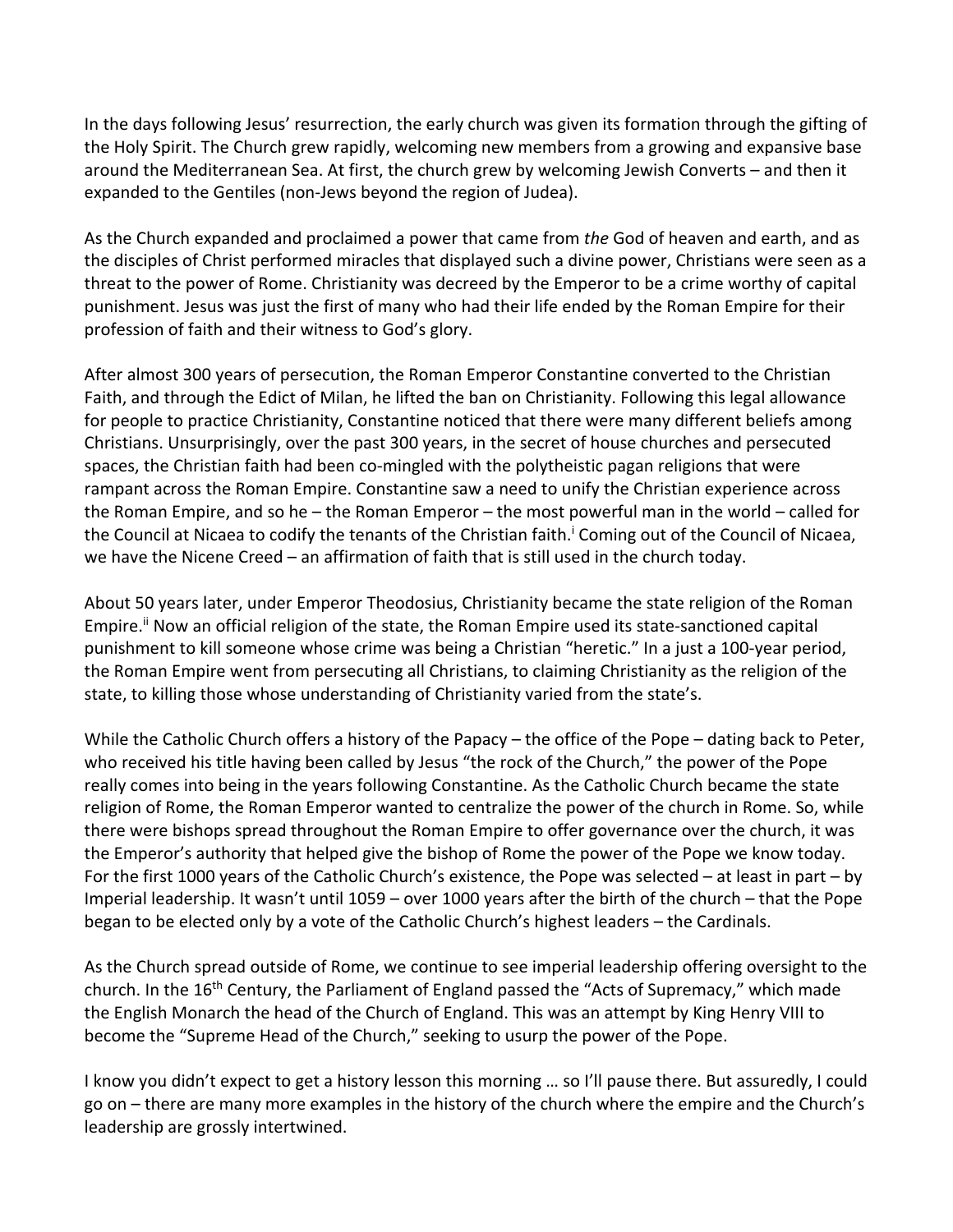For as much as people bemoan the presence of Christianity (or any religion) being intertwined in the political climate today, our history shows that the Church has long been in cahoots with political leadership.

From a political perspective, it makes sense that the empire would want to have ownership of the religious community. The early church had shown that they had great power – a power that seemed to defy the empire's. Even though Christianity was legally persecuted, a decision the Emperor had made to quell this uprising of faithful converts, the community of faith had still grown exponentially. The number of people who turned from polytheistic, Greek and Roman god-worship, to this monotheistic Christian faith out of Judea was a threat to the empire's power. Since they couldn't well defeat what they couldn't see – namely, the God of Israel – the Roman Empire did the next best thing, they took over the faith. They ensured the Christian faith was under empirical oversight.

The state wanted the power of the church.

And lest we deceive ourselves, this is not simply an issue of the past. For as much as we here in the United States demand separation of Church and State, there is little debate that politicians today still use the church for their own political gain. There's hardly a candidate that runs for office – from the local mayor's office to the president's office – that doesn't drop one-liners in political ads to prey upon the vote of those who define themselves as Christian. We have political leaders all over the world who rise to power "by means of religious fanaticism, [and] exploiting and exacerbating the prejudices of people."iii

From Roman Emperors to British Monarchs to America Presidents, from an imperial perspective, the power of the church has always been an entity to be managed for political gain – not for the gain of the church, but for the gain of the empire. It makes sense why the empire would want the power of the church within their hands.

But what about the converse? Why would the church want the power of the empire?

At first glance, I get it. After having been persecuted for 300 years by the Romans, the empire is now saying, "you are free to profess publicly." And, not only can you profess publicly, but we want to give you an office in Rome. The leaders of the church must have thought that their day had finally arrived. We're going to have the voice of the Emperor on our side. The church went from meeting in house churches in secret to having the wealth of the empire behind them so that they could build monuments to the faith, such as the Archbasilica of Saint John Lateran in Rome – which, at 1700 years old, remains one of the oldest Christian churches today.

So yes, I get it. I get why the early church welcomed the empire's power as much as I get why we grasp at political power still today.

And yet, as much as I get it, as much as I do understand our embrace and welcoming the opportunity to sit at the tables of Emperors, we have to offer pause. We have to be intentional in adding in the comma to ask, "Why, Church?"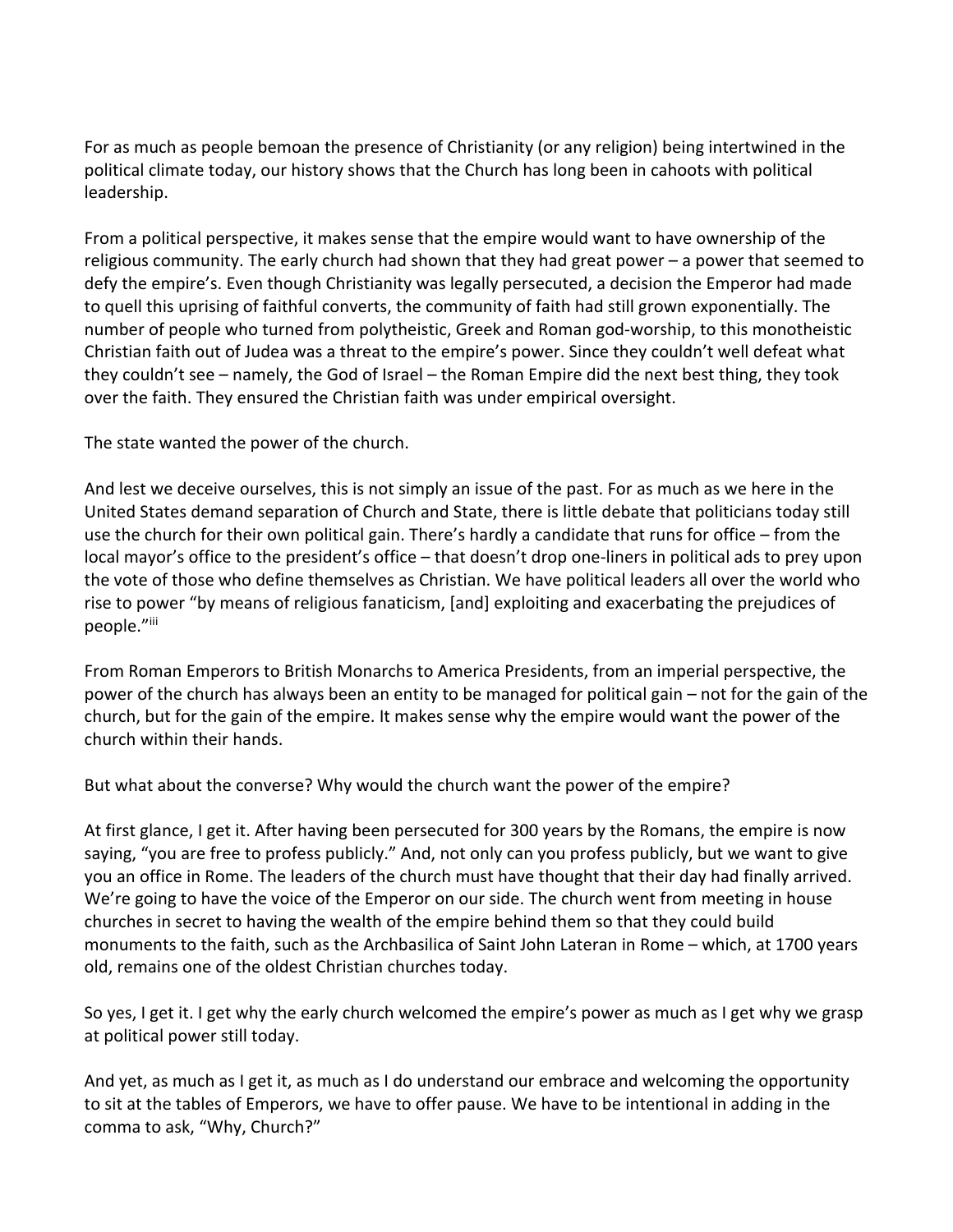In the days after Jesus was baptized, in those days after the Spirit descended upon Jesus in the River Jordan and God cried out, "This is my Son, with whom I'm well pleased," Jesus was driven out into the wilderness. For forty days he fasted while under the temptation of the devil – of Satan.

While weak from hunger, Satan offered three temptations to Jesus. First, Jesus was tempted to turn stones into bread so that he might have sustenance to satiate his hunger. Jesus refused, quoting from Deuteronomy 8:3, saying, "One does not live by bread alone." Though Jesus does not finish the scripture, the rest of the text in Deuteronomy continues, "One does not live by bread alone, but by the very word that comes from the mouth of the Lord."

The third temptation is for Jesus to prove his divinity. Theologian Justo Gonzalez offers, "The devil seems to be saying: "I don't believe that you are the Son of God. In fact, I don't think you are too sure either. So prove it to me and to yourself by jumping off the pinnacle of the temple and having angels come to protect you." In this third temptation, Jesus again responds with scripture, this time quoting from Deuteronomy 6:16, saying, "Do not put the Lord your God to the test."

For those keeping track, yes, I skipped the second temptation on purpose.

The second temptation is one fraught with challenges. The text reads: "The devil led him up and showed him in an instant all the kingdoms of the world. And the devil said to him, 'To you I will give their glory and all this authority; for it has been given over to me, and I give it to anyone I please. If you, then, will worship me, it will all be yours."

There are many a faithful Christian who try to pick a fight with this text based on the promise of the devil that the authority of the kingdoms of the world belongs to the evil one, *not* to God. How can Satan claim to have authority over the kingdoms of the world? Is not all that is in the world created by and in the hands of God?

One need not look further than the news today to see just how evil the kingdoms of the world are. We have the Czar of Russia carrying out genocide on the Ukrainian people. We have Israeli occupation continuing to take more land from the Palestinians. We have Syrian Refugees who are still living in tented camps, waiting from some nation to be willing to accept them under asylum. And lest we think our own nation is exempt from the control of the evil one, we continue to see more and more legislation passed that divides our country by race and economic status, and that has used family separation policies to discourage immigration (among many other issues). "When Luke and the other evangelists claim that the devil has the power to grant all the kingdoms on earth, they are simply acknowledging what we can see by simply reading the newspapers."iv

Jesus, in this moment of temptation, has to decide, from whom will Jesus receive his power? The evil one is offering Jesus the power over all of the kingdoms of the world, if Jesus will just bow down and worship them.

But Jesus says, again quoting from Deuteronomy, "Worship the Lord your God, and serve him only."